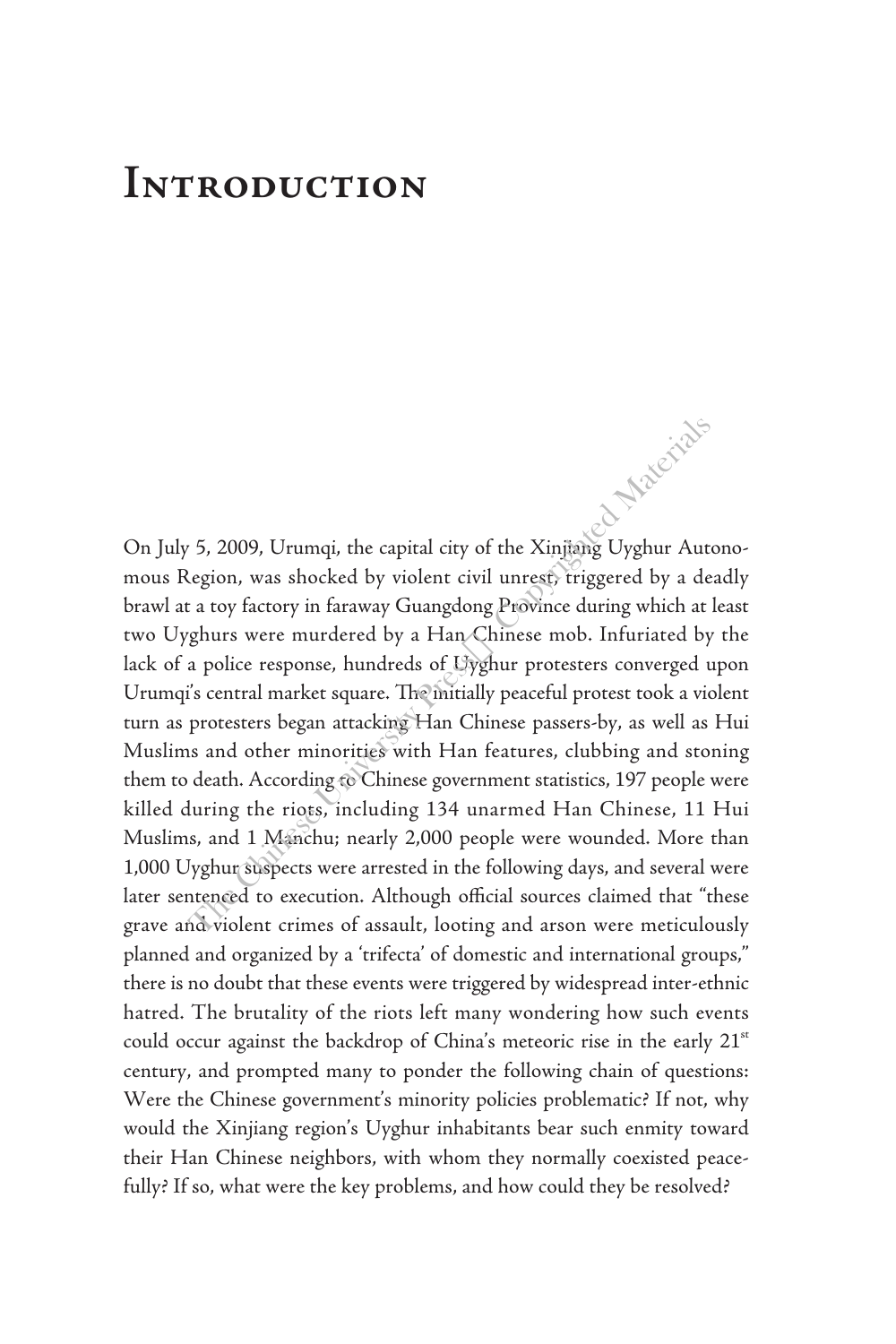The cities of Kashgar and Ghulja (Yining) had in fact previously been witness to similar incidents provoked by racial hatred. On October 30, 1981, a Han Chinese shop clerk in Kashgar entered into a dispute with a Uyghur farmer and beat him to death with a hunting rifle off the store shelf. Uyghur protesters stormed the city, attacking Han civilians; 2 people were killed on the scene, and 262 were wounded. In 1997, riots spread across Ghulja between February 5 and 7 in response to rumors that a number of Uyghur religious worshippers had been arrested by the Chinese government during Ramadan; 7 Han Chinese civilians were killed during the riots, and a number of protesters were killed or wounded as the crowds were dispersed by police. These two incidents are both similar in nature to the 2009 Urumqi riots, though dissimilar in scale. This congruence suggests that the events in Urumqi were in many ways linked to the circumstances of Uyghur communities in other regions of Xinjiang, including the southern region where Kashgar is located. Thus, in order to truly understand the nature of the Urumqi riots, we must also first explore the motivations behind the incidents that occurred in Kashgar and Ghulja. iots, and a number of protesters were killed or wounded as the<br>dispersed by police. These two incidents are both similar in na<br>009 Urumqi riots, though dissimilar in scale. This congruence s<br>the events in Urumqi were in ma

The reason is in fact quite simple: Kashgar and Ghulja historically served as the birthplace and base of operations for the first and second East Turkestan independence movements respectively. To understand the ethnic tensions between Uyghurs and Han Chinese in Xinjiang today, we must start by understanding the nature of the East Turkestan independence movement.  $\sigma$ 

The aim of the East Turkestan independence movement was to establish a Uyghur nation-state in Xinjiang. The First East Turkestan Independence Movement began in Kashgar in southern Xinjiang in 1933, and the "Islamic Republic of East Turkestan" was founded in Kashgar on November 12 in the same year. However, the Islamic Republic collapsed a mere 85 days after its founding, before its government and system of state power could be fully formed. The independence movement experienced a resurgence in 1944, and the "East Turkestan Republic" was established on November 12 of that year in the city of Ghulja (Yining) in northern Xinjiang. Compared to the first movement, the Second East Turkestan Independence Movement was of broader scale and longer duration; it played a part in the global war against fascism, and impacted the post-war reconstruction of the international order. However, the movement was dependent on the support of the Soviet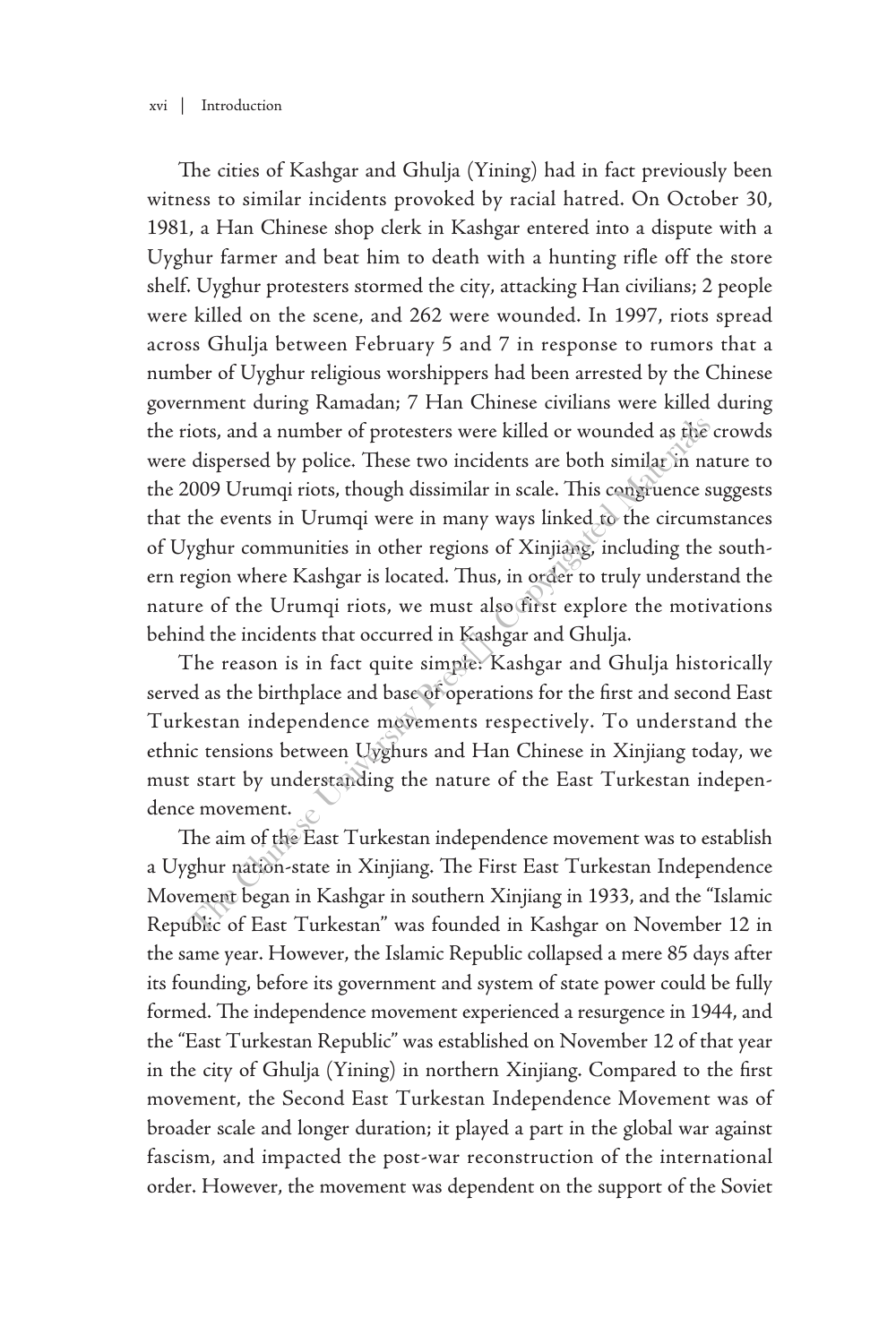Union to escape the yoke of the Chinese Nationalist government, which was then in power, and its proponents ultimately bowed to Soviet pressure to abandon their calls for independence. The movement was later subsumed under the banner of the Chinese Communist Party, and in the post-1949 era, it was referred to in China as the "Three Districts Revolution."<sup>1</sup> However, this appellation is based solely on the movement's final outcome, and does not reflect either its origins or its nature.

The ideas of the East Turkestan independence movement still survive today in the Xinjiang region, despite the passage of more than eighty years since it first came into being. For self-evident reasons, the independence movement went underground during the Mao Zedong era, but the idea of independence for East Turkestan has experienced a revival since the 1980s, against the backdrop of China's overcorrection of policies from the Mao era, the rise of a global Islamic renaissance, as well as the liberation of the Central Asian countries following the failure of perestroika and the collapse of the Soviet Union. The ideas of the East Turkestan independence movement have steadily gained in momentum. In October 1989, the Uyghur author Turgun Almas published a book entitled *The Uyghur People*  (Uygurlar), in which he proposed the radical theory that the Uyghur people have been living nears the oases of the Tarim Basin for eight thousand years.<sup>2</sup> first came into being. For self-evident reasons, the independent<br>went underground during the Mao Zedong era, but the iddence for East Turkestan has experienced a revival since the 15<br>the backdrop of China's overcorrection

The East Turkestan independence movement is not only the tie that binds modern Uyghur history from the  $20<sup>th</sup>$  century onward; it is also a crucial page in the history of China in the modern and contemporary eras. Faithfully reconstructing the true circumstances of the East Turkestan independence movement and, in particular, accurately understanding and evaluating the nature of the Second East Turkestan Independence Movement can help provide insights into the simmering ethnic tensions that have given rise to events such as the 2009 Urumqi riots, and could also have profound significance in the efforts to chart China's future as a multi-ethnic state. Regrettably, few studies on the East Turkestan independence movement have been published.

Works that make relatively detailed references to the first and second East Turkestan independence movements include *A Concise History of Xinjiang* (Xinjiang jianshi), Volume 3, published by the Xinjiang Academy of Social Sciences; *Warlords and Muslims in Chinese Central Asia: A*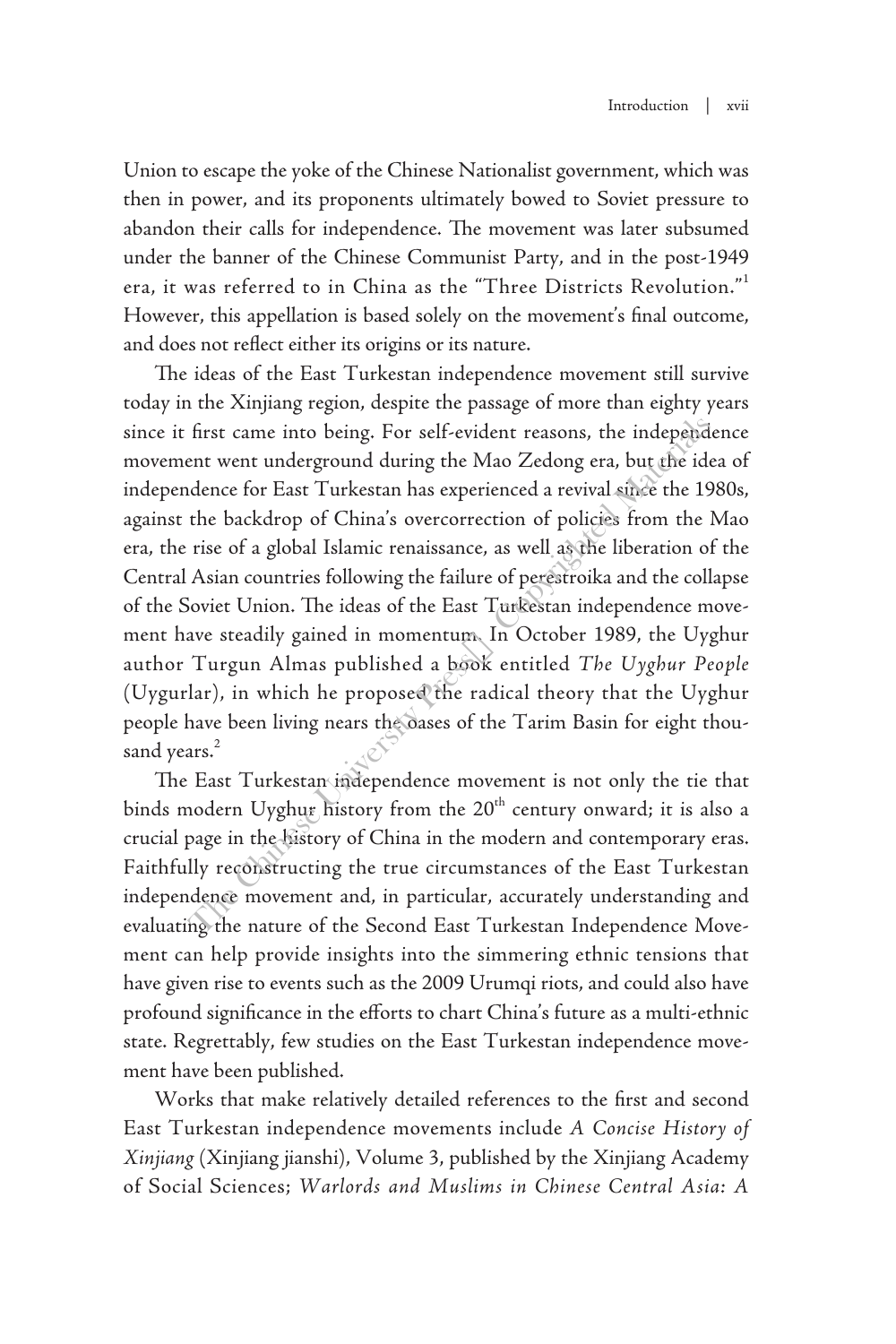*Political History of Republican Sinkiang 1911–1949* (Cambridge: Cambridge University Press, 1986), by Andrew D. W. Forbes; and *Seventy Years of Upheaval in Xinjiang* (Xinjiang fengbao qishi nian) (Taipei: Lanxi chuban youxian gongsi, 1980), by the Taiwanese author Zhang Dajun. However, these works all describe the movement from the perspective of the political history of China and Xinjiang, and do not explore the East Turkestan independence movement itself in any great depth.

In the author's view, the monograph *Seventy Years of Upheaval in Xin-jiang* provides the most detailed narrative of Xinjiang's political history in the early modern era. It is based on a previous work by Zhang Dajun published in 1954, entitled *Overview of the Last Forty Years of Upheaval in Xinjiang* (Xinjiang jin sishi nian bianluan jilüe) (Taipei: Zhongyang wenwu gongyingshe, 1954), so it addresses more attention to the two East Turkestan independence movements of the 1930s and 1940s. The Japanese author Nakada Yoshinobu also published an article which could be described as a revised summary of Zhang Dajun's *Overview of the Last Forty Years of Upheaval in Xinjiang*, entitled "The I-Ning Affair and the National Movement in Sinkiang" (Inei jihen to Shinkyō no minzoku undō).<sup>3</sup> However, Zhang Dajun, who served as a deputy regiment commander in the Chinese Nationalist army in 1945, had no means of discovering the political developments which underpinned the East Turkestan Republic; his narrative of the facts is therefore unavoidably error-ridden, and his analysis of the nature of the events is highly colored by emotional factors. e early modern era. It is based on a previous work by Zhang<br>ished in 1954, entitled *Overview of the Last Forty Years of Ophiang* (Xinjiang jin sishi nian bianluan jiliie) (Taipei: Zoongyang<br>yingshe, 1954), so it addresses

In 1990, Linda K. Benson published *The Ili Rebellion: The Moslem Challenge to Chinese Authority in Xinjiang, 1944–1949* (Armonk, London: M.E. Sharpe, Inc., 1990) in the United States. This work was praised at the time as "the sole scholarly work in the world to date that discusses the Three Districts Revolution." <sup>4</sup> However, its content on the Second East Turkestan Independence Movement and the political mechanisms of the East Turkestan Republic was limited to a few scanty pages in Chapter 4, "The Establishment of the East Turkestan Republic" (*The Ili Rebellion*, pp. 42–66), still focusing primarily on the political and military countermeasures taken by the Nationalist government and the provincial authorities in Xinjiang. Benson was aware of the limitations of her work: in 1991, she requested an interview with the son of Ahmatjan Kasimi, the then-deceased leader of the East Turkestan Republic in its later stages, but the request was denied.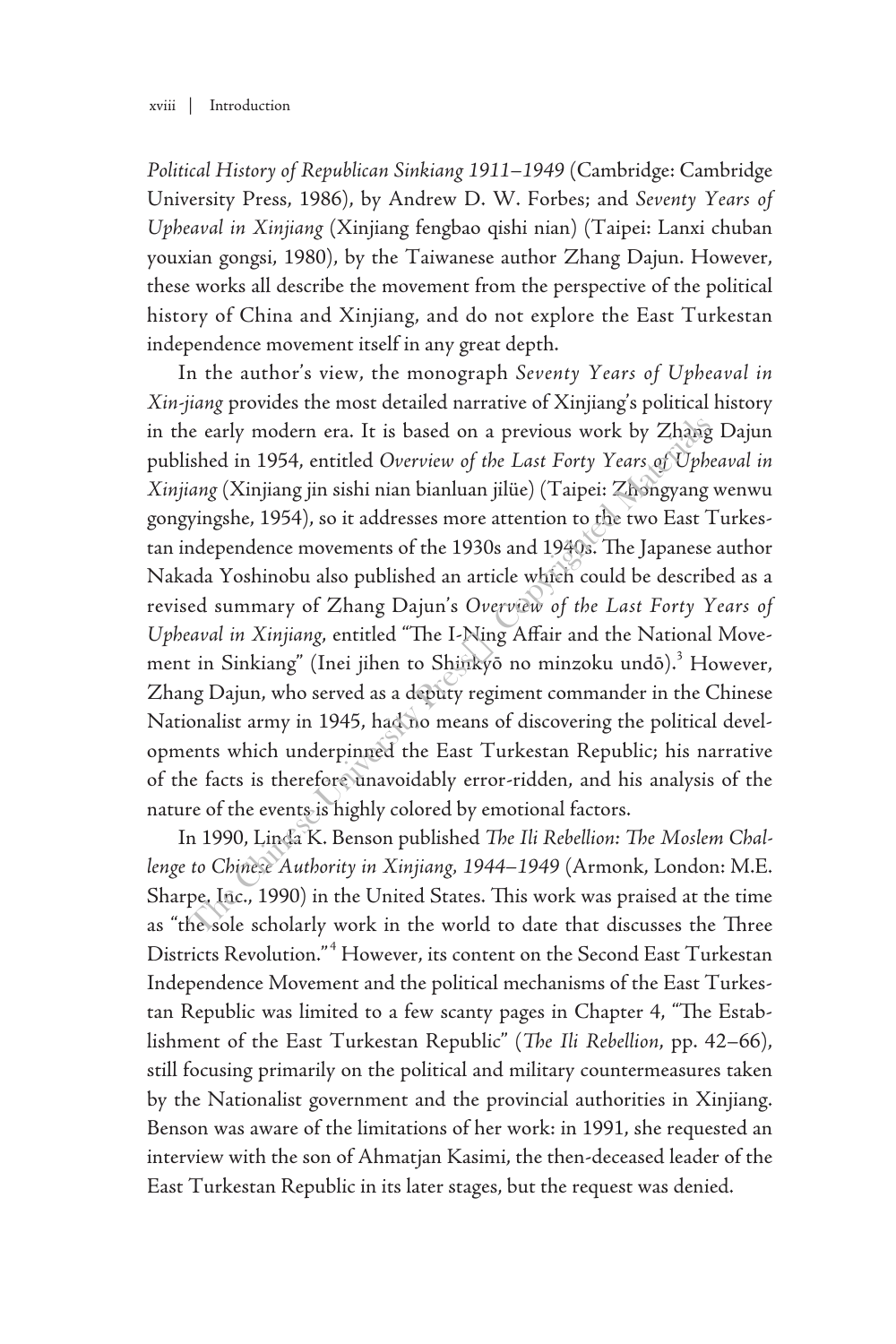In the 1990s and thereafter, a number of works on Xinjiang in the modern era were published in mainland China, including: Bai Zhensheng and Koibuchi Shin'ichi (eds.), *Outline of Xinjiang's Modern Sociopolitical History* (Xinjiang xiandai zhengzhi shehui shilüe) (Beijing: Zhongguo shehui kexue chubanshe, 1992); Xinjiang Three Districts Revolution History Editing Committee, *History of the Xinjiang Three Districts Revolution* (Xinjiang san qu geming shi) (Beijing: Minzu chubanshe, 1998); Huang Jianhua, *A Study of Nationalist Government Policies on Xinjiang*  (Guomindang zhengfu de Xinjiang zhengce yanjiu) (Beijing: Minzu chubanshe, 2003); Miao Pusheng and Tian Weijiang (eds.), *Historical Survey of Xinjiang* (Xinjiang shigang) (Urumqi: Xinjiang renmin chubanshe, 2004); Li Sheng (ed.), *The History and Current Conditions of Xinjiang, China* (Zhongguo Xinjiang lishi yu xianzhuang) (Urumqi: Xinjiang renmin chubanshe, 2006), and so on. Although these works are chiefly characterized as historical overviews, two served as important references with respect to the historical sources and research methods used in this book. The first is the *History of the Xinjiang Three Districts Revolution*, which minutely plots out the course of the Second East Turkestan Independence Movement; however, because the movement is viewed through the lens of the revolutionary conception of history, a number of issues are not fully explored. The second is *The History and Current Conditions of Xinjiang, China* by Li Sheng: although this work is also a survey history, Chapter 3, which discusses the history of Xinjiang prior to the Second East Turkestan Independence Movement, and Chapters 4 and 5, which narrate the course of the movement, offer a great deal of useful information; its references to the existence of Russian-language archives are particularly invaluable. Regrettably, perhaps owing to political considerations, Russia later refused to authorize the release of the archival materials, and even today, the scholars who reviewed these materials are still unable to provide detailed descriptions of their contents, which remain an unfathomable mystery. she, 2003); Miao Pusheng and Tian Weijiang (eds.), Highor<br>of Xinjiang (Xinjiang shigang) (Urumqi: Xinjiang renmin chu<br>A); Li Sheng (ed.), *The History and Current Conditions* of Xinj<br>Zhongguo Xinjiang lishi yu xianzhuang)

The scarcity of prior research on this subject, and in particular the lack of studies from an ethnonational perspective or from the perspective of the movement's political mechanisms, is due first to the lack of sources, and secondly to the diversity of those sources that are available. For a truly thorough study, it is necessary to address sources in a wide variety of languages, including Chinese, Uyghur, Kazakh, Russian, English, and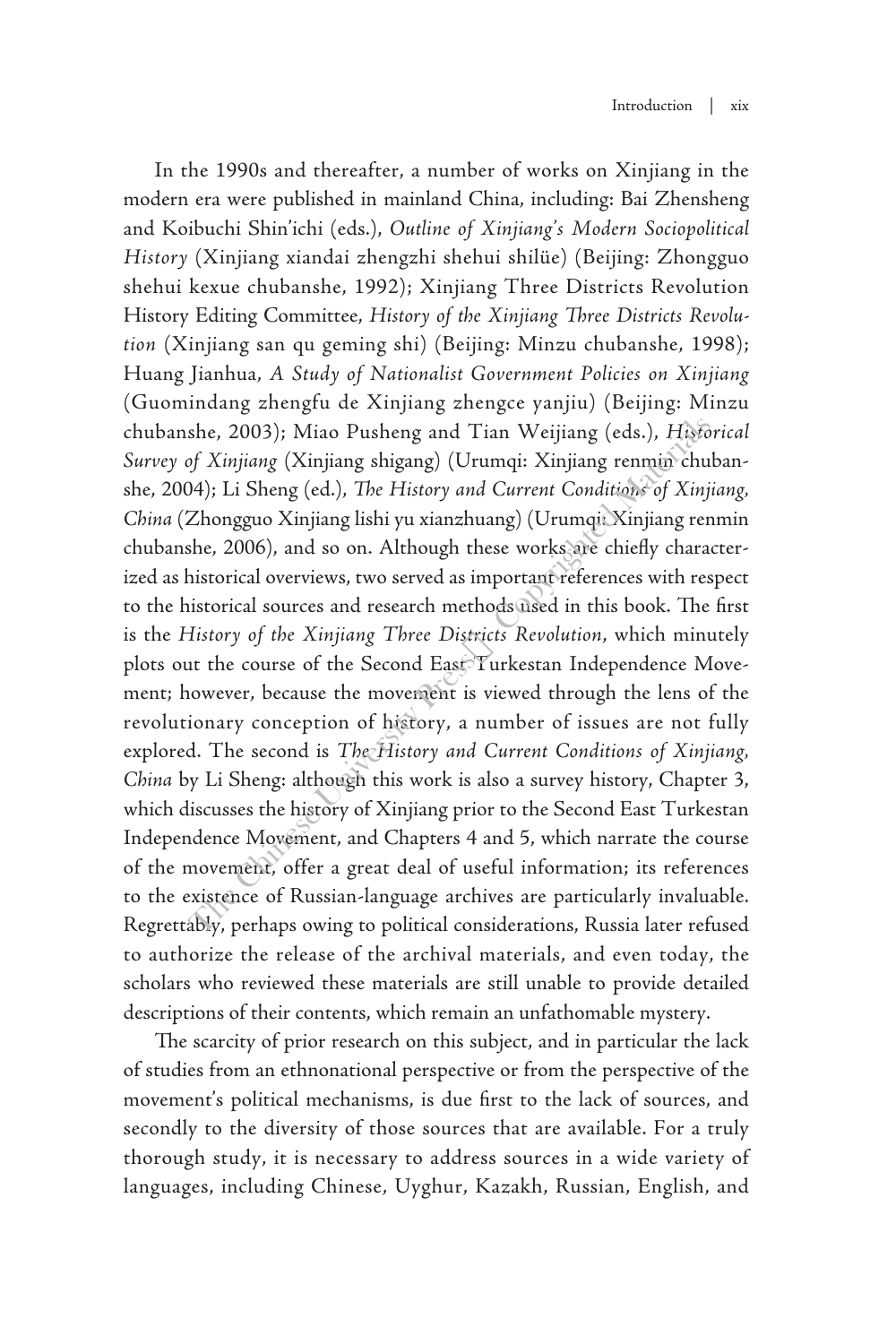Japanese, a prospect which deters many scholars. In the course of writing this book, I reviewed hundreds of important sources, including the official documents of the East Turkestan Republic in the period from 1944 to 1946, the constitutions of the "East Turkestan Revolutionary Youth League" and the "East Turkestan Revolutionary Party," as well as speeches, essays and letters by leading figures in the East Turkestan Republic. I also read the memoirs and diaries of Sheng Shicai and Wu Zhongxin, the former governors of Xinjiang, and collected a number of memoirs written in Uyghur, Kazakh and Chinese by figures involved in the Second East Turkestan Independence Movement. Other sources included Japanese and American diplomatic documents related to Xinjiang. I was also fortunate to have the opportunity to interview a number of Uyghur, Kazakh and Sibe figures with special ties to the leadership of the East Turkestan Republic in that period. These collections served as the fundamental source materials for this book.

This book primarily relied on the first-hand sources described above in attempting to reconstruct the East Turkestan independence movement and the political evolution of the East Turkestan Republic from four perspectives: social structure in Xinjiang and within the region's Turkic-Islamic communities; the origins and evolution of the idea of national revolution; the principles underpinning the internal coherence of the East Turkestan independence movement, and power structures in the East Turkestan Republic; and international relations and politics surrounding the Xinjiang region. These perspectives served as the foundation in exploring the nature of the East Turkestan independence movement. rican Independence Movement. Other sources included Japan<br>rican diplomatic documents related to Xinjiang. I was also fo<br>we the opportunity to interview a number of Uyghur, Kazakh an<br>es with special ties to the leadership o

In terms of its content, this book can be divided into five sections. **Chapters 1 and 2** provide context for the social transitions in the premodern and early modern eras, examining the characteristics, successes and failings of the Qing Dynasty's policies on Xinjiang during the era of traditional rule; the grim international situation faced by Xinjiang during its period of transition; the social status of Islam in Uyghur communities, and its changing circumstances; the influence of pan-Turkism and pan-Islamism in early modern Uyghur society; and social structure in Xinjiang and within Uyghur communities, to analyze and explore the motivations that propelled the rise of the East Turkestan independence movement. **Chapters 3 and 4** analyze politics and ethnic minority policies under the